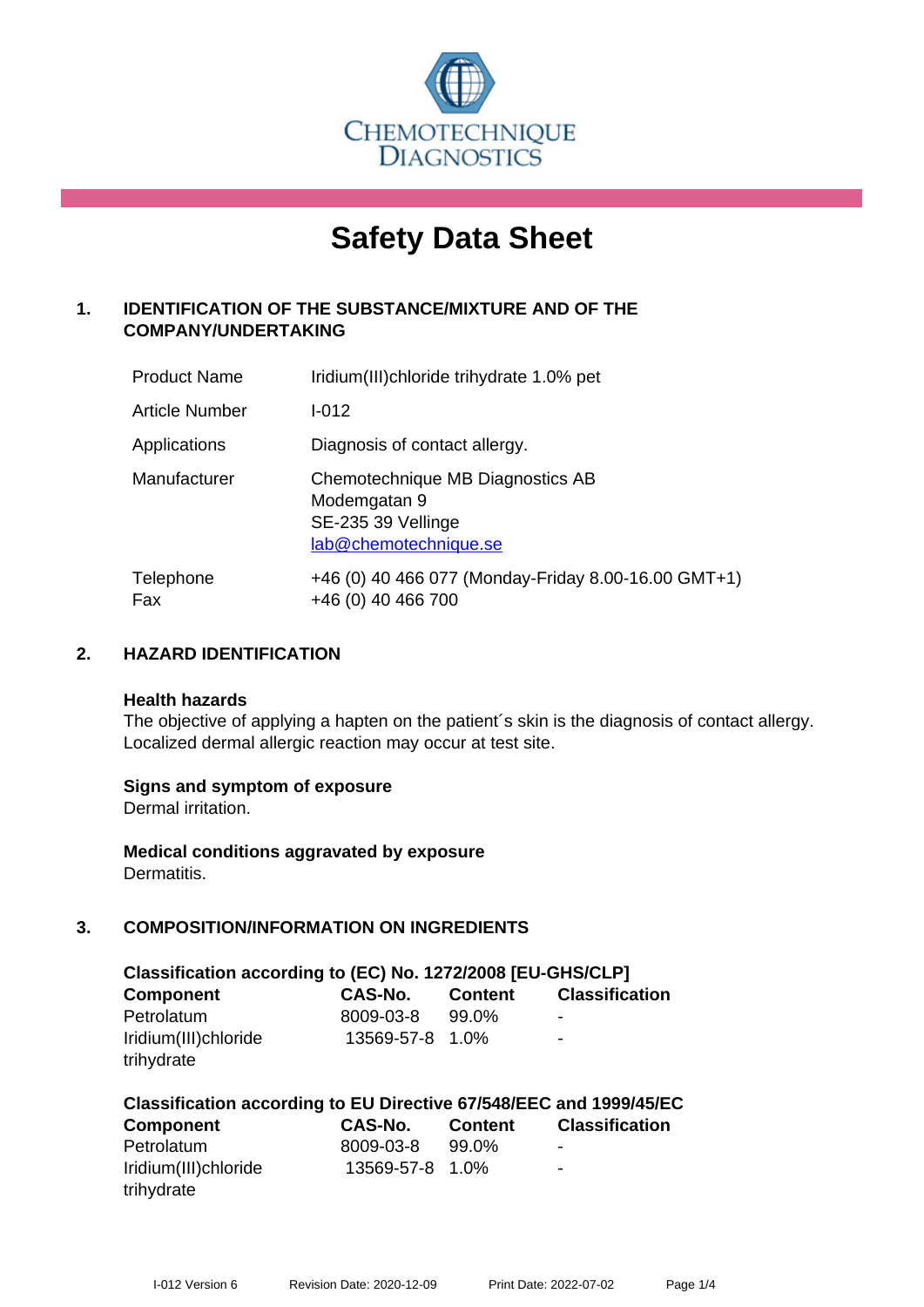## **4. FIRST AID MEASURES**

## **Emergency and first aid procedures**

Obtain medical attention.

# **5. FIRE-FIGHTING MEASURES\***

#### **Suitable extinguish media**

CO2, powder or water spray. Fight larger fires with water spray or alcohol resistant foam.

# **For safety reasons unsuitable extinguishing agents**

Water with full jet.

## **Special protective equipment for fire-fighters**

Wear self-contained respiratory protective device. Wear fully protective suit.

\*Data is shown for petrolatum only

## **6. ACCIDENTAL RELEASES MEASURES**

**Steps to be taken if material is released or spilled** Contain and place in a closed container.

# **7. HANDLING AND STORAGE**

**Precautions to be taken in handling and storage** Store dark at 5-8°C. Avoid extended exposure to light. FOR EXTERNAL USE ONLY.

# **8. EXPOSURE CONTROLS/PERSONAL PROTECTION**

**Respiratory protection** Not required.

**Ventilation** Local exhaust.

**Protective gloves** Disposal gloves.

#### **Eye protection** Not required with normal use.

## **Work/Hygienic practices**

Wash hands after each use.

## **9. PHYSICAL AND CHEMICAL PROPERTIES**

Odour **Odourless** 

Appearance Grey Semi-solid

Melting point\* 50-55° C Flash point\* >100°C

Boiling point\* No data available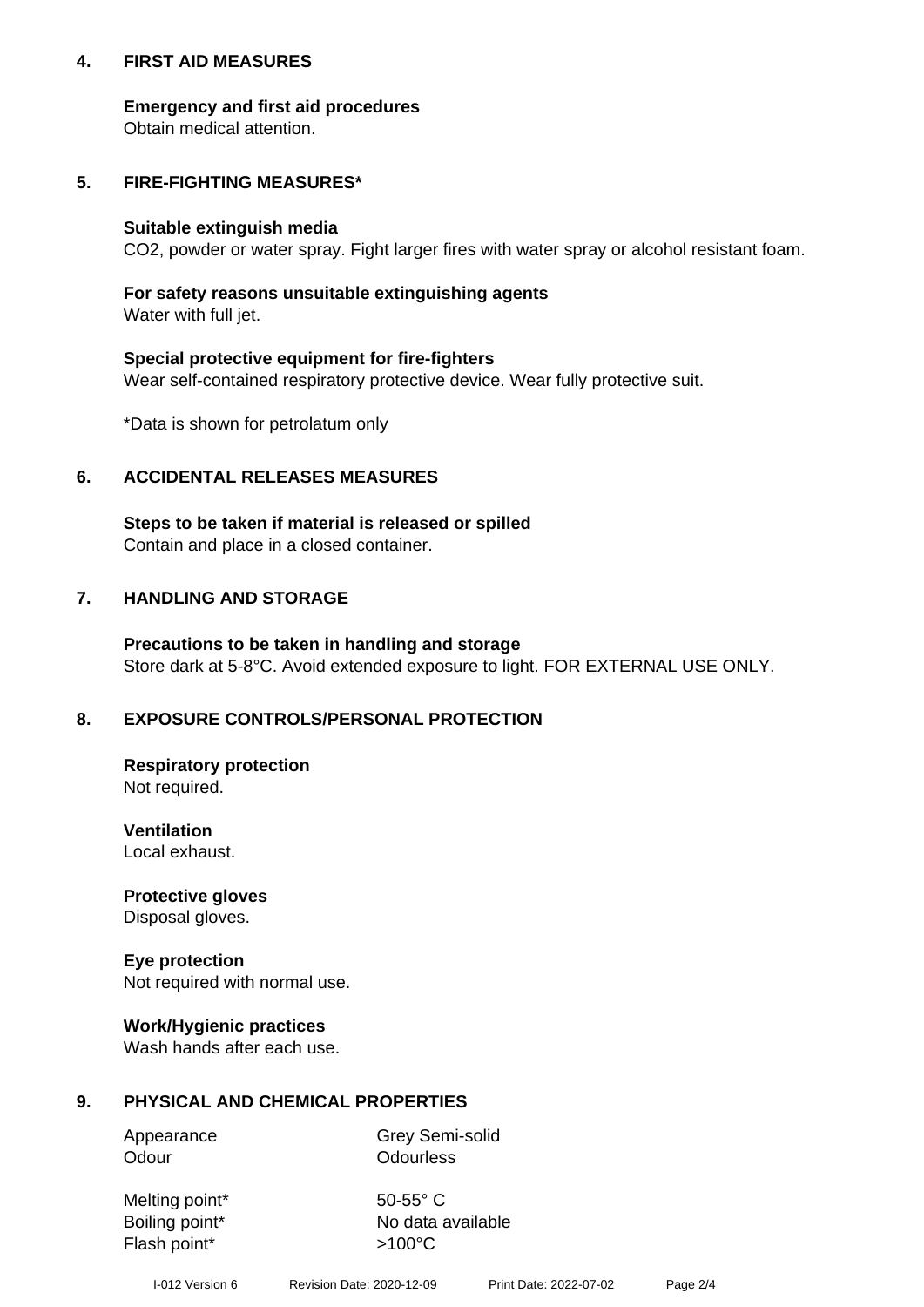Density\* No data available. Solubility in/Miscibility with Water\*

Self ignition\* Product does not self ignite. Danger of explosion\* Product does not present an explosion hazard. Insoluble

\*Data is shown for petrolatum only

# **10. STABILITY AND REACTIVITY**

#### **Incompability**

May react with strong oxidizing agents.

#### **Stability**

Stable at recommended storage conditions.

## **Hazardous byproducts**

Combustion may generate CO, CO2 and other oxides.

**Hazardous polymerization**

Will not occur.

## **11. TOXICOLOGICAL INFORMATION**

No data available.

## **12. ECOLOGICAL INFORMATION**

No data available.

## **13. DISPOSAL CONSIDERATIONS**

#### **Waste disposal method**

Comply with federal, state/provincial and local regulation.

## **14. TRANSPORT INFORMATION**

Not dangerous goods.

## **15. REGULATORY INFORMATION**

The classification is according to the latest editions of the EU lists, and extended by company and literature data.

## **16. OTHER INFORMATION**

## **Text of H-statements and R-phrases mentioned in Section 3**

Pharmaceutical quality of tested hapten is confirmed by Chemotechnique Diagnostics according to validated analytical methods. Hapten passed test according to GMP standards.